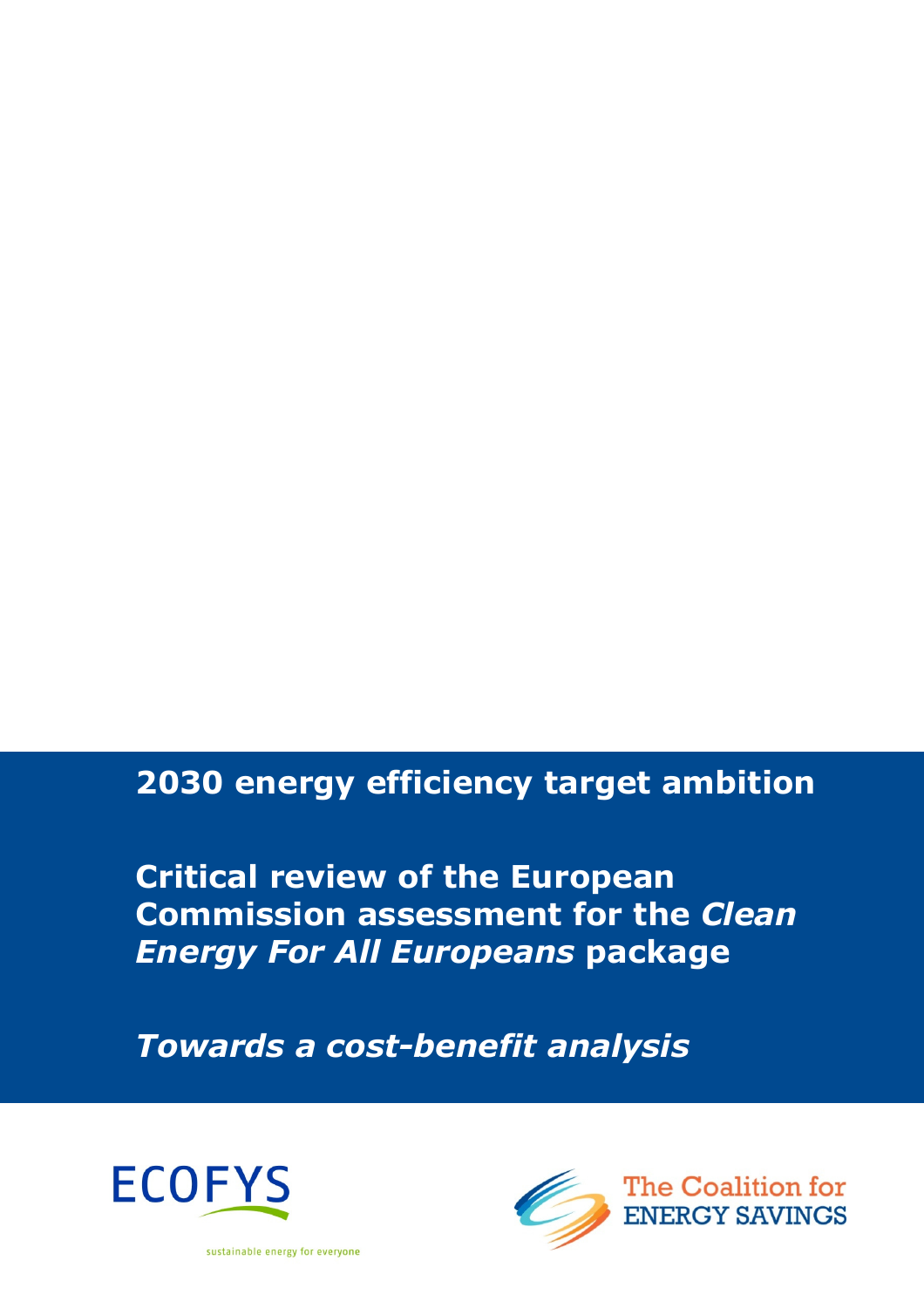### Abstract

The European Commission's assessment of financial impacts of 2030 energy efficiency targets as provided in its 2016 Impact Assessment (IA 2016) for the Energy Efficiency Directive builds on a private and short term perspective. This does not sufficiently take into account the role of public policy making in removing and reducing market barriers and changing energy market designs.

Such an approach as used in IA 2016 is not compatible with appraising energy efficiency ambition levels for 2030 within the context of the "Clean Energy for All Europeans" package. The package places energy efficiency at its centre. A societal perspective should instead be used by applying a societal interest rate in assessing and comparing costs and benefits.

Therefore, and as set out in the Commission's internal Better Regulation policy, a cost-benefit analysis that builds on this broader societal perspective is the appropriate way forward.

Our example of a calculation for a cost-benefit analysis, using the Commission's available data, shows that overall energy bill savings resulting from energy efficiency targets of up to 40% could exceed the costs of upfront investment, taking a societal perspective and applying longer (but realistic) lifetimes of measures. This is also confirmed by a study referred to in the IA 2016.

Additionally, considering non-financial impacts like energy security, employment, air quality, health or climate protection, higher targets can be more robustly justified than is done in the IA 2016.

January 2017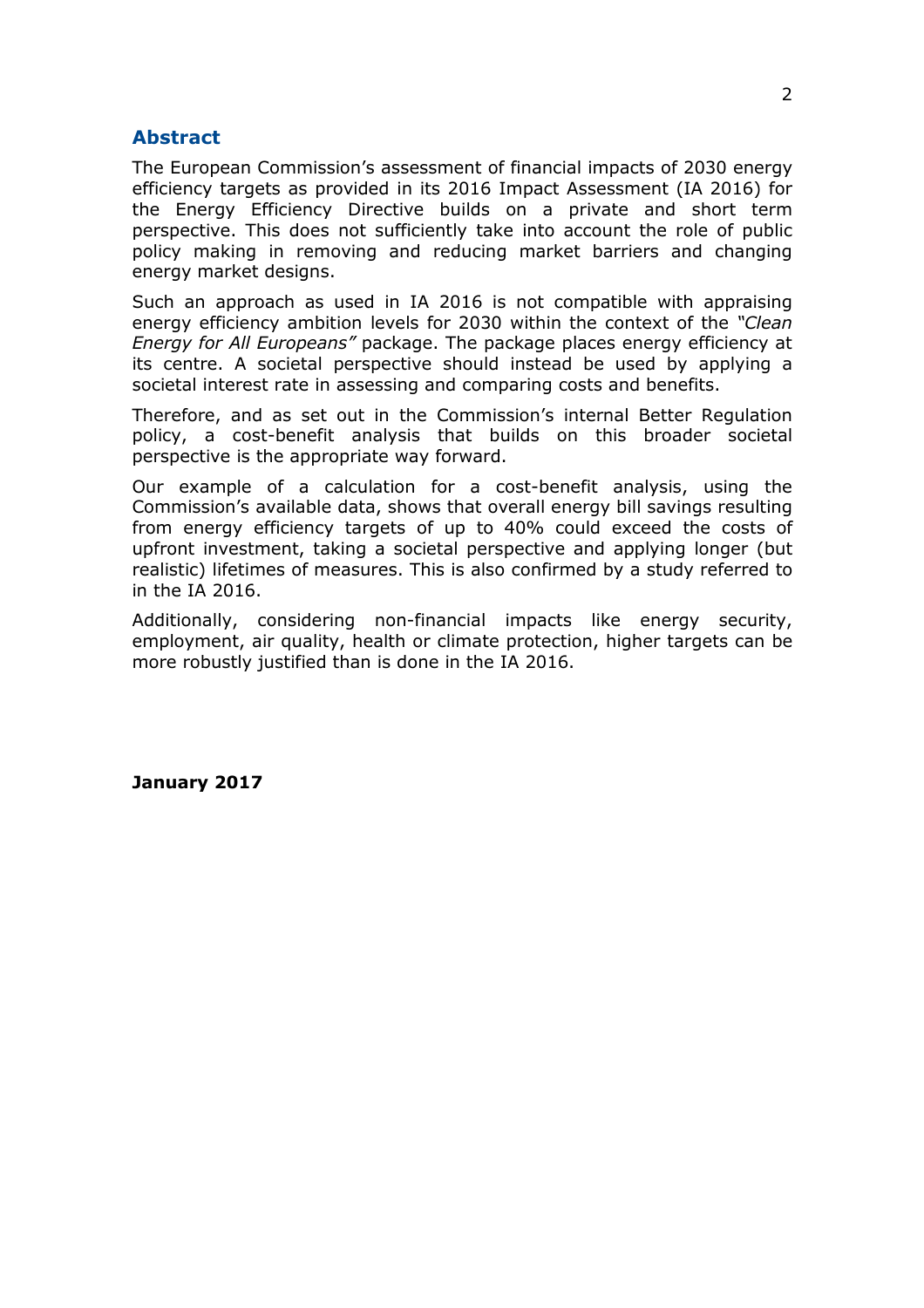# **Contents**

| 1. The imperative to move toward cost-benefit analysis (CBA)  6 |  |
|-----------------------------------------------------------------|--|
|                                                                 |  |
|                                                                 |  |
| 2. An example of a CBA of energy system costs 10                |  |
|                                                                 |  |
|                                                                 |  |
|                                                                 |  |
|                                                                 |  |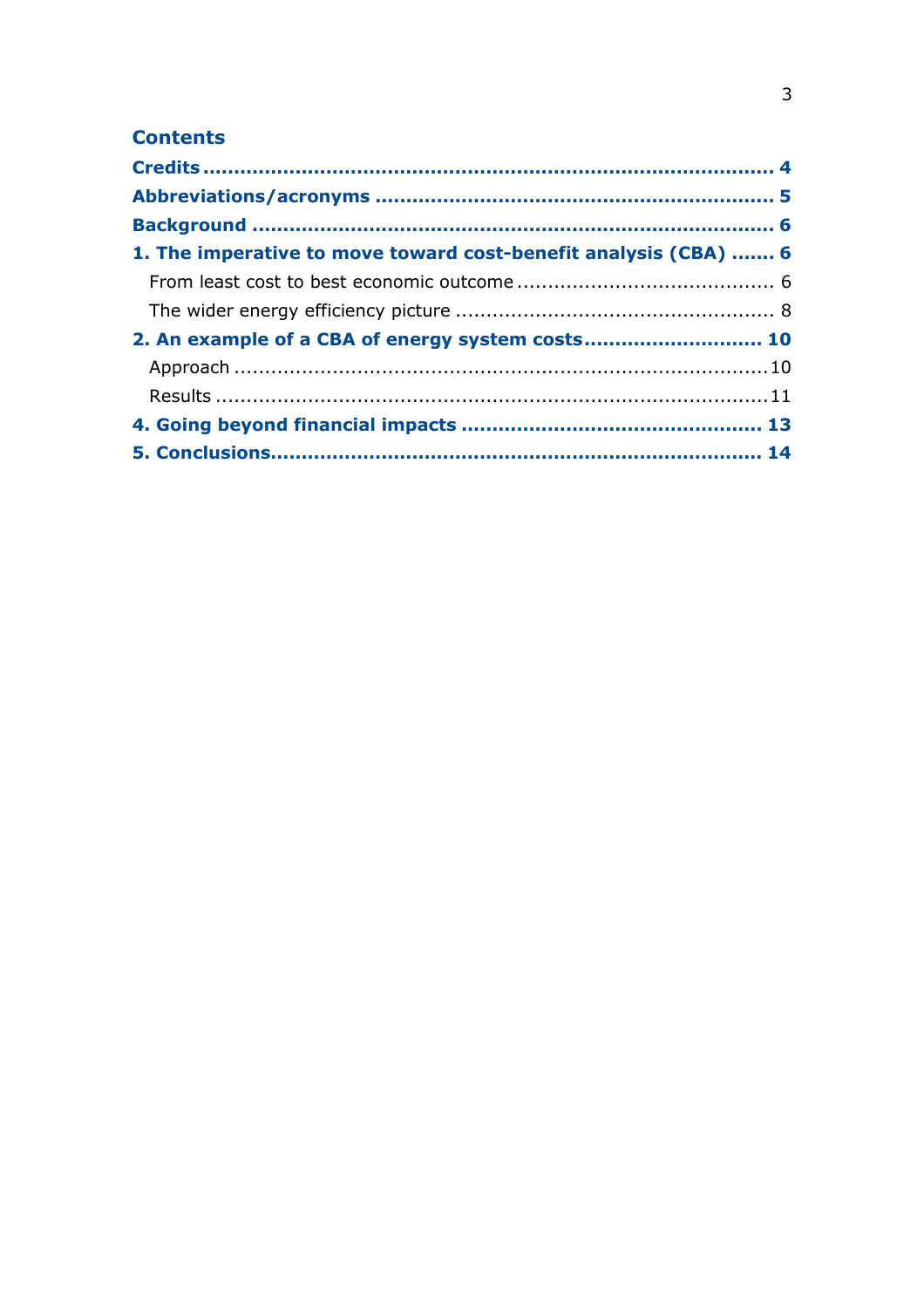# **Credits**

#### Contributing authors:

Stefan Scheuer from The Coalition for Energy Savings The study was developed with support from Ecofys: Oskar Krabbe and Kornelis Blok

The Coalition for Energy Savings (AISBL) strives to make energy efficiency and savings the first consideration of energy policies and the driving force towards a secure, sustainable and competitive European Union. Its membership unites businesses, professionals, local authorities, trade unions, consumer and civil society organisations in pursuit of this goal. The Coalition calls on the EU to commit itself to a 40% energy saving target by 2030, and to step up policies, measures and investments in order to stop energy waste and tap the considerable energy savings potentials. Coalition members represent: more than 500 associations and 200 companies, 15 million supporters and more than 2 million employees, and 2,500 cities and towns in 30 countries in Europe.

Rue de Toulouse 49B-1040 Brussels

AISBL Reg Nr: 644.403.860, Transparency Register: 72911566925-69

secretariat[at]energycoalition.eu, Tel +32.2.235.20.13



Ecofys, a Navigant company, is a leading international energy and climate consultancy focused on sustainable energy for everyone. Founded in 1984, the company is a trusted advisor to governments, corporations, NGOs, and energy providers worldwide. The team delivers powerful results in the energy and climate transition sectors. Working across the entire energy value chain, Ecofys develops innovative solutions and strategies to support its clients in enabling the energy transition and working through the challenges of climate change. Additional information about Ecofys can be found at www.ecofys.com.



sustainable energy for everyone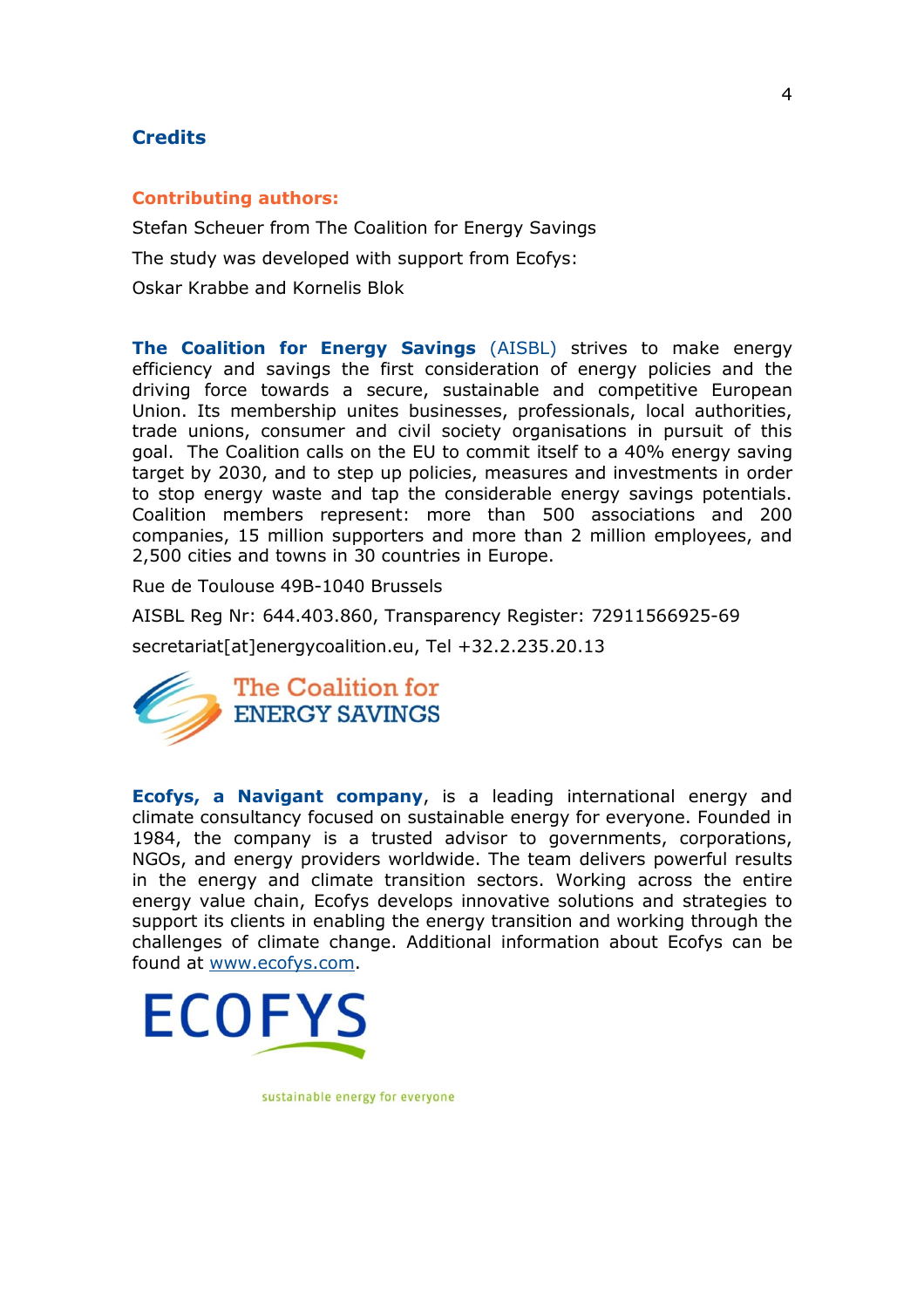# Abbreviations/acronyms

| <b>CBA</b>  | Cost benefit analysis                     |  |  |
|-------------|-------------------------------------------|--|--|
| <b>EC</b>   | European Commission                       |  |  |
| EE          | Energy efficiency                         |  |  |
| EED         | <b>Energy Efficiency Directive</b>        |  |  |
| <b>EPBD</b> | Energy Performance of Buildings Directive |  |  |
| ΙA          | Impact assessment                         |  |  |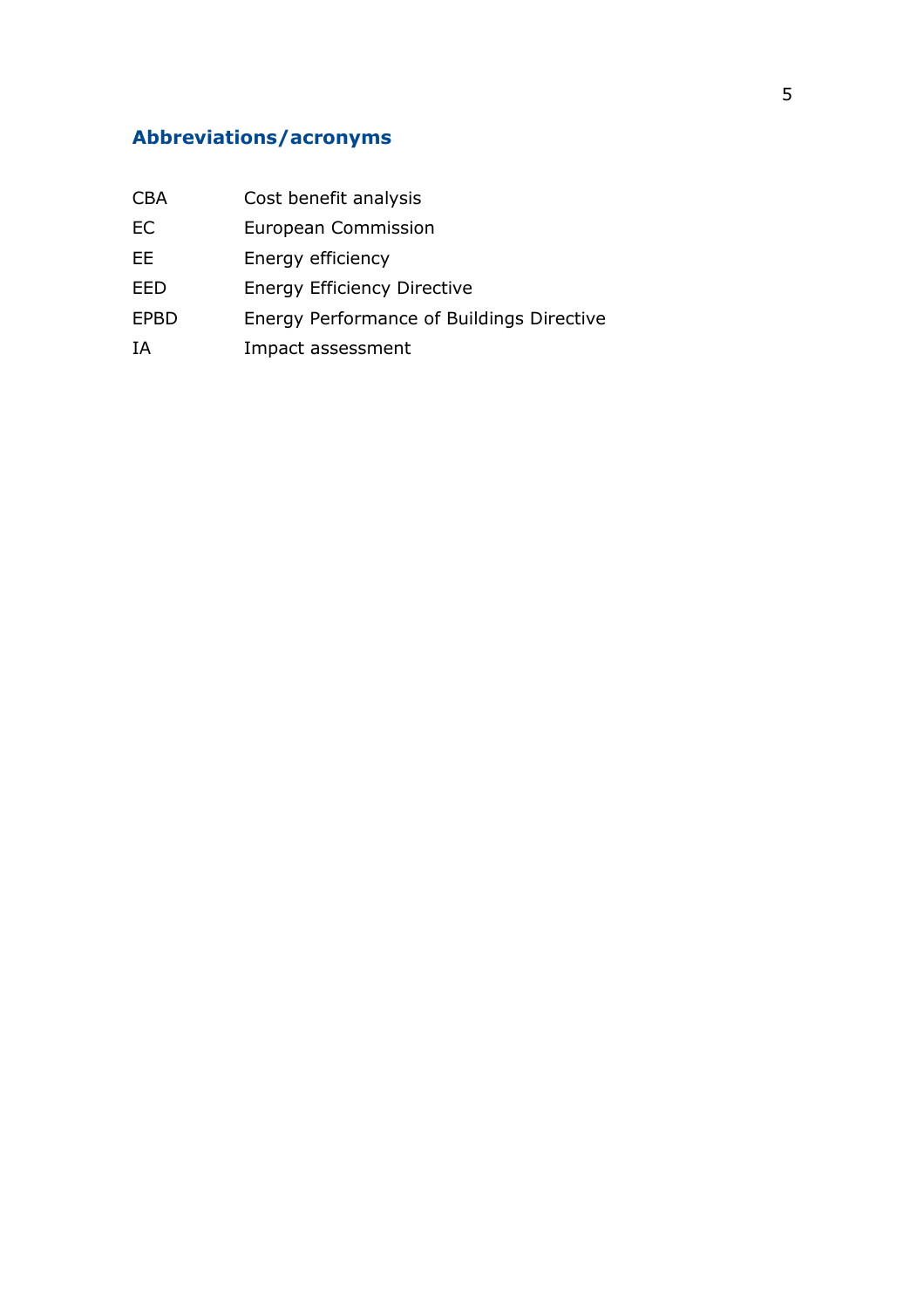### **Background**

In March 2016 the Coalition for Energy Savings and Ecofys published the study "Impact assessment of EU 2030 energy efficiency targets in the context of the Energy Union & Energy Efficiency First". This study reviewed the European Commission impact assessment from 2014<sup>1</sup> (IA 2014) and showed that by moving from a private to a societal perspective and by applying longer (but realistic) technical lifetimes of measures the financial savings for consumers of 40% energy efficiency (EE) target for 2030 would outweigh the capital and investment costs. The study was presented to the European Commission.

On 30 November 2016 the European Commission published its proposals for "Clean Energy for All Europeans" including a binding 30% EE target and an updated impact assessment of different 2030 target levels<sup>2</sup> (IA 2016).

This study is an update of the previous study using the new data and findings made available by the Commission impact assessment.

### 1. The imperative to move toward cost-benefit analysis (CBA)

The European Union institutions have set out different visions for 2030 EU EE policies. The European Council<sup>3</sup> called for a target of at least 27% EE improvements compared to the 2007 reference to be reviewed by 2020 having in mind a 30% target, the European Commission<sup>4</sup> proposed a binding target of 30% and the European Parliament<sup>5</sup> called for a binding 40% EE target.

The difference between the various target levels in terms of savings is significant, around 250 Mtoe primary energy per annum. This is roughly the gross annual energy consumption of France.

#### From least cost to best economic outcome

Both the European Council and Parliament justify their proposals by referring to the optimum from an energy system cost perspective. The Council's justification relies on the IA 2014, which shows that energy system costs are lowest at a 27% EE target. The Parliament's justification relates to research commissioned by DG Energy about cost-effective EE potentials per sector<sup>6</sup> (DG ENER 2014), which shows that an overall level of

i<br>I

<sup>&</sup>lt;sup>1</sup> IA 2014: European Commission Impact Assessment accompanying the Communication: Energy Efficiency and its contribution to energy security and the 2030 Framework for climate and energy policy; 23/07/2014

<sup>&</sup>lt;sup>2</sup> IA 2016: European Commission Impact Assessment accompanying the Proposal for amending the 2012 Energy Efficiency Directive; SWD(2016)405final; 30/11/2016

<sup>&</sup>lt;sup>3</sup> Conclusions by the European Council from 24 October 2014

<sup>4</sup> Proposal for a Directive amending the Energy Efficiency Directive 2012, European Commission COM(2016)761, 30/11/2016

<sup>&</sup>lt;sup>5</sup> Resolution from the European Parliament from 5 February 2014 and later resolutions (14 October and 15 December 2015)

<sup>&</sup>lt;sup>6</sup> DG ENER 2014: Study evaluating the current energy efficiency policy framework in the EU and providing orientation on policy options for realising the cost-effective energy efficiency/saving potential until 2020 and beyond; Report on behalf of DG ENER; 19/09/2014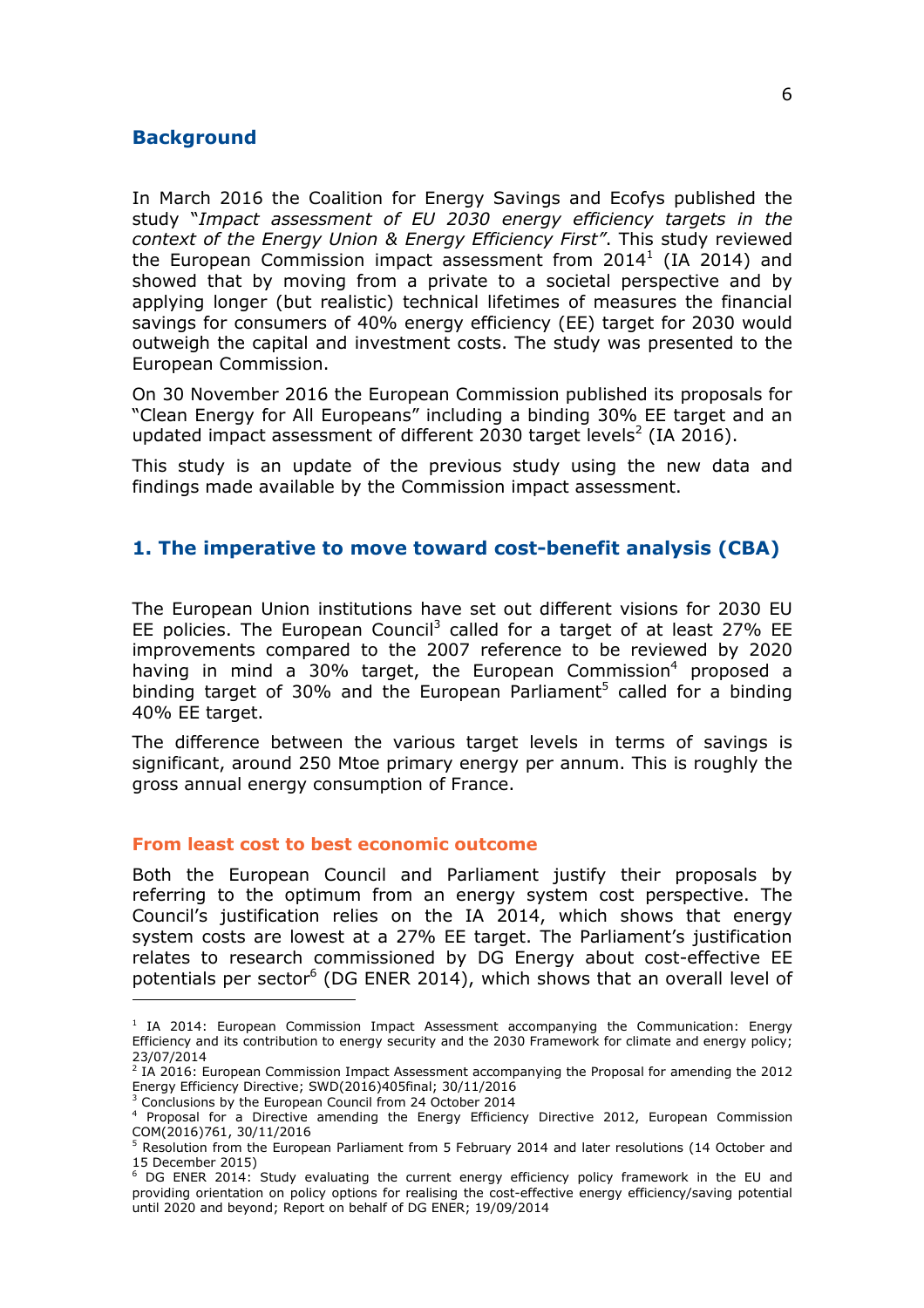40% EE can be reached by interventions that deliver net financial benefits for the individual investor. Both assessment approaches look at costs and benefits from a private perspective, but make fundamentally different assumptions about whether or not barriers to EE investments, such as split incentives, lack of information and lack of capital, are removed.

The IA 2016 uses a slightly different approach and shows that in the period 2021-2030 up to 27% and in the period 2031-2050 up to 30% are costeffective 2030 target levels, which means that energy bill savings exceed additional investment and capital costs. The Commission also refers to additional benefits like security, employment and climate protection, to justify its proposal for a 30% target<sup>7</sup>.

The problem with the Commission's impact assessments, both in 2014 and 2016, is that they assume that market barriers are not removed beyond what is happening under existing policies. This means that even if EE is increasing, the impact of new policies on costs is not considered. The discount rates (or rather interest rates, as they represent the expected interest or rate of return under which the investments would be made), which are used to estimate costs for overcoming barriers, are also used for reporting and comparing costs and benefits at a high level of 12-17.5% in IA 2014 and 10% in IA 2016 $^{8}$ .

Such an approach would only be suited to identify the least-cost EE level without additional EE policies and measures in place, rather than for searching the optimal target level to drive EE policies and measures to realise investments that make economic sense. The result is a 'worst case' assessment of what the level of EE targets should be without considering the impact of supporting policies. This is at odds with the rationale that policy targets are put in place to trigger new policy actions.

Several studies<sup>9</sup> have criticised the use of high interest rates in assessing the costs of efficiency scenarios. To some extent IA 2016 has reacted to this by reducing the discount rate to 10%, though this is still far off societal rates and by providing the findings from a study for DG Energy, which showed that up to 40% EE (DG ENER 2014) is cost-effective, i.e. delivering net benefits if market barriers are removed $^{10}$ .

The findings are presented in Table 1 page 17 of part 1/3 of IA 2016 but require some explanation to be understandable:

**LPI** stands for Low and **HPI** for High Policy Intensity, reflecting to what degree policies are put in place to remove investment barriers. This means that under HPI discount rates drop to a commonly applied societal level of between 2% and 5% depending on the sector. NE stands for near economic meaning that measures are at or close to cost-effective level.

```
9BPIE 2015; ECEEE 2015; ECOFYS 2015
```
i<br>I

<sup>&</sup>lt;sup>7</sup> Energy and Climate Action Commissioner Arias Cañete on 30 November 2016: "The review of our Energy Efficiency legislation will be about unlocking the energy savings that can kick start our economy. Achieving 30%, instead of 27, can create an additional 70 billion euros and 400,000 jobs."

<sup>&</sup>lt;sup>8</sup> In practice this means that energy efficiency investments are translated into annual costs, using an interest rate of 10% in the IA 2016.

<sup>&</sup>lt;sup>10</sup> This means that discount rates used to calculate net present values of energy efficiency investments are lowered and reach levels recommended to be used in cost-benefit analysis, as outlined in the European Commission Better regulation Toolbox – see Tool 54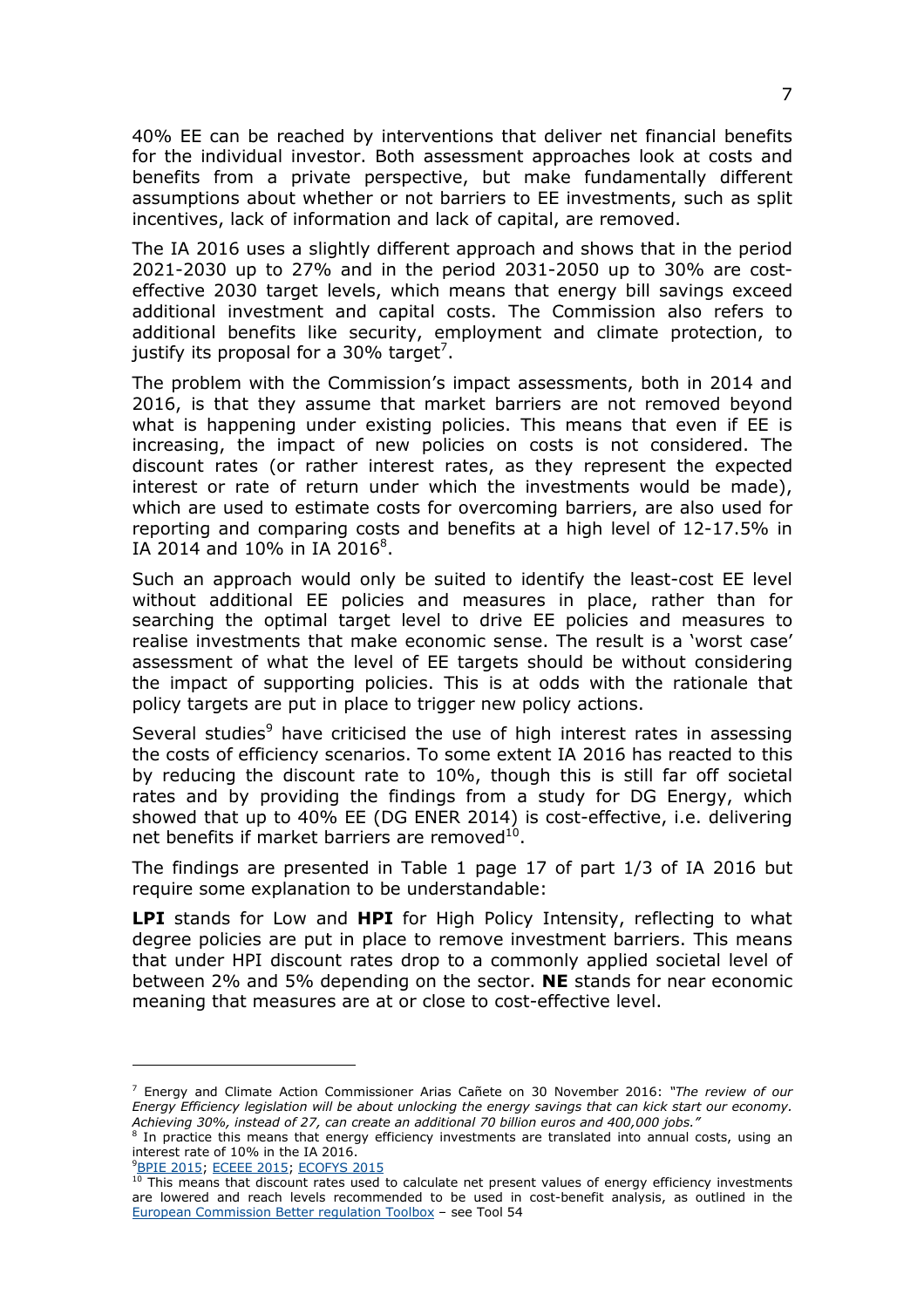The reference is the **BASE-inclEA Scenario** which is similar to the new EU reference scenario 2016 where final energy demand in 2030 is around 24% lower than the 2007 reference scenario. HPI reduces final energy demand further to 38% and NE to 40% as can been seen in the chart below, whis is based on that data provided in the IA 2016 (Table 1 page 17 of part 1/3).



In conclusion the IA 2016 has made some improvements in assessing the costs of different energy efficiency scenarios and showing that with additional policies removing market barriers target levels of up to 40% would become cost-effective. But overall the assessment is far from conducting a proper cost-benefit analysis and is dominated by a private perspective in assessing financial impacts, which assumes that no new policies would be introduced to reach a 2030 target.

# The wider energy efficiency picture

Beyond the issues with the current assessment of EE targets, there are several additional reasons to move from a least-cost analysis to apply a CBA to assess the impacts of EE targets for the review of the Energy Efficiency Directive in the context of the "Clean Energy for All Europeans" package.

# 1. Application of the Energy Efficiency First principle

With the Energy Union framework strategy, the European Commission has increased the importance of energy efficiency and called for treating it 'as an energy source in its own right' and for giving it 'primary consideration in [MSs] policies', while the European Parliament called for applying the  $\sum_{i=1}^{n}$  efficiency first' principle<sup>11</sup>. This should be reflected in the problem definition of the Impact Assessments concerning EE.

This means that the impacts of EE target levels must be assessed in their own right and in the context of strengthening EE policies and measures. EE target levels determine EU and national policies and measures, as set out in the Energy Efficiency Directive. It would be incomprehensible to ignore this relation and reduce the target ambition question to an optimisation issue under the current climate target without looking into the energy savings

l

 $11$  Resolution from the European Parliament from 15 December 2015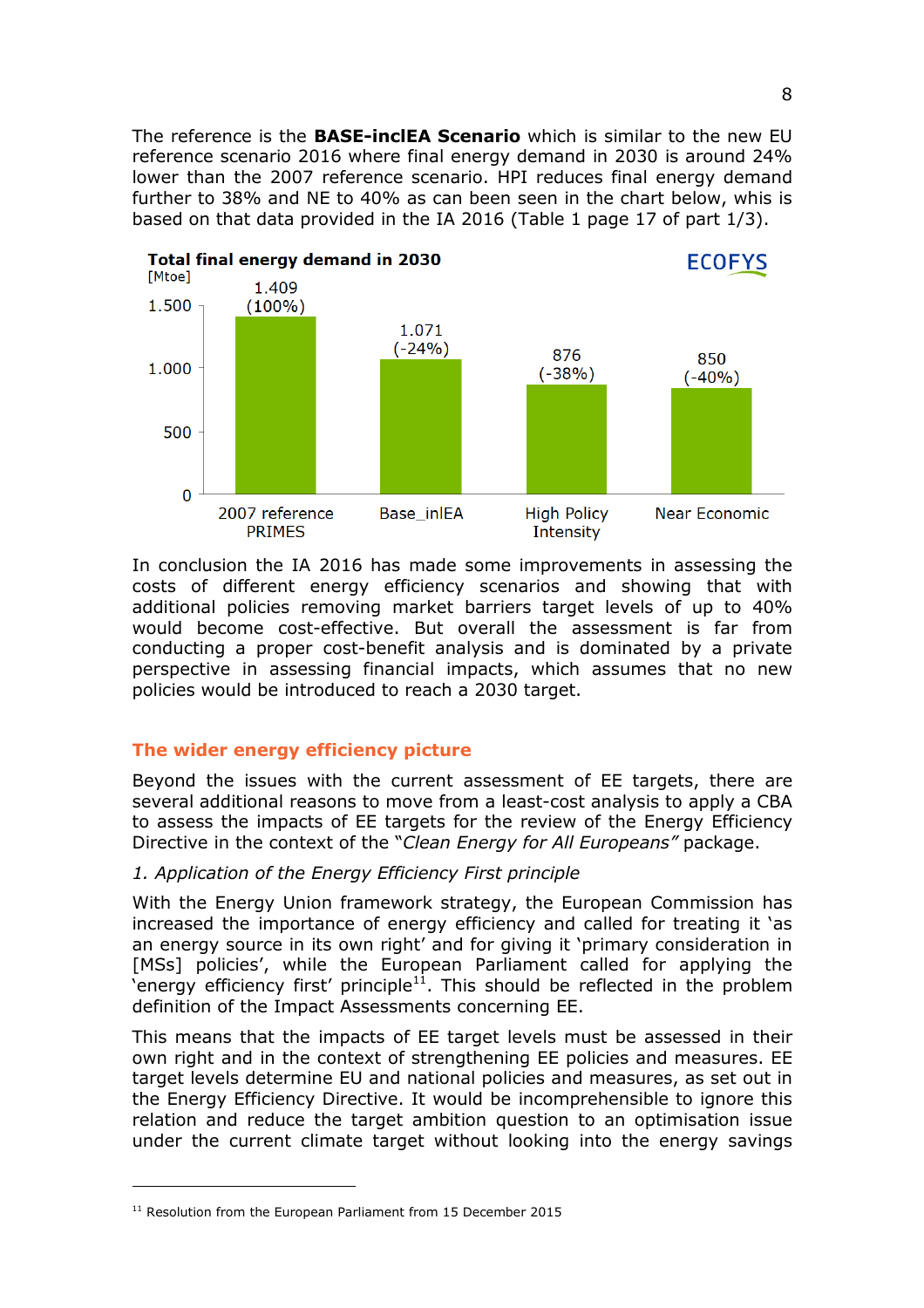potential, which can be delivered by additional supportive policies and measures that have a priori been shown to be cost-effective.

#### 2. A tool suited for appraisal stages

A CBA is a powerful tool for comparing policy options and especially recommended for the policy appraisal phase of policy development, rather than a least–cost analysis, which could be justified when refining more specific policy measures under a given target<sup>12</sup>. Given the wide range of EE target levels to be assessed it is difficult to argue that the EU is not in an appraisal phase.

### 3. A tool justified by the available information

A CBA is the recommended method in particular  $if<sup>13</sup>$ :

- Direct costs and benefits can be monetised. This is very much the case regarding energy system costs, but also for several other impacts such as air pollution and health costs;
- The magnitude of impacts justifies the effort and time needed to carry out a full-fledged CBA for the different options. The impacts of increasing energy efficiency have been proven to be large, for example, the investment impacts are in the range of several billion Euro per year;
- Distributional impacts can be substantial, in which case a breakdown per affected sector is required. If it is expected that distributional impacts are substantial, the models available should allow a break down for affected sectors; and
- There are long-term benefits and long lifetimes for many of the investments made.

The consequences of applying a CBA for assessing the impacts of different EE targets within the context of the EED review are manifold. Most notably, it will be necessary to establish a complete list of impacts, including the multiple benefits of EE, and to consider the use of a societal interest rate when comparing overall societal costs and benefits.

In conclusion, a least cost-analysis for 2030 EE target levels, as currently used by the European Commission, is at odds with the priorities of the "Clean Energy for All Europeans" package and the Energy Efficiency First principle. Cost-benefit analysis is the appropriate tool and perfectly possible to be applied given data availability for energy system costs. It is also more suited for comparing different policy options at a highly aggregated level and appraisal phase, such as overall energy efficiency targets.

l

<sup>&</sup>lt;sup>12</sup> See EC Better Regulation tool 54

 $13$  Idem and tool 55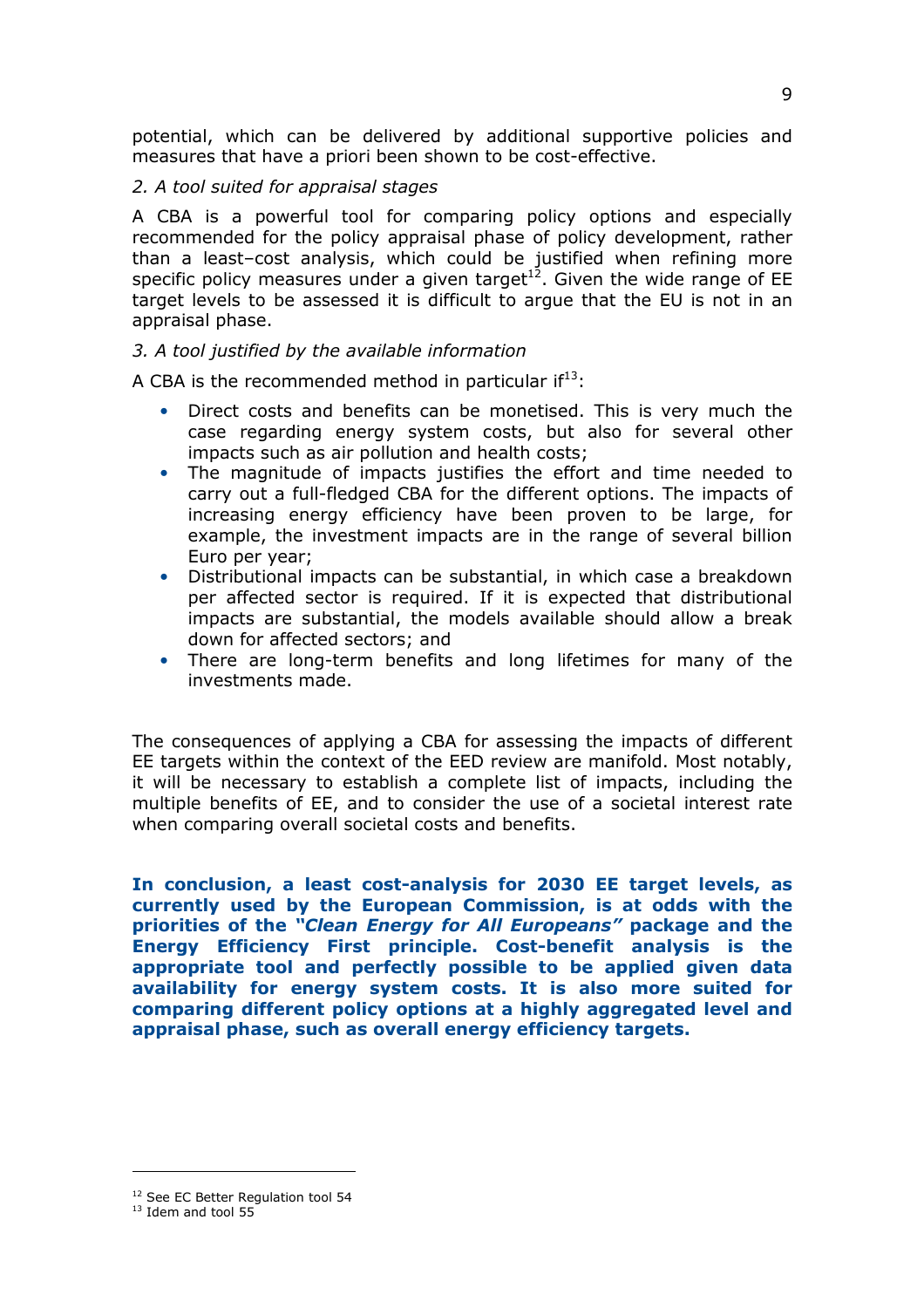# 2. An example of a CBA of energy system costs

In the following assessment, the information of annual system costs from the Impact Assessment (IA 2016) is translated into a CBA for the different energy efficiency 2030 scenarios that reflect the use of a societal interest rate and also looks into the impact of different assumptions on lifetimes of energy efficiency measures.

In the European Commission impact assessment<sup>14</sup> (IA 2016), five decarbonisation scenarios are assessed, reflecting an energy efficiency target in 2030 of 27%, 30%, 33%, 35%, and 40% compared to baseline. The scenario reflecting a 27% efficiency target was found to represent the lowest system costs.

## Approach

The results of the impact assessment on capital costs and direct energy efficiency investments are provided in annuitized figures. Annuitized costs are a product of the Investment costs  $(I)$  and the Capital Recovery Factor (CRF):

Annuitizedcosts=I\*CRF

in which the CRF is calculated from a discount (interest) rate  $(d)$  and a lifetime (L):

$$
CRF = \frac{d(1+d)^L}{(1+d)^L - 1}
$$

i<br>I

In the impact assessment, a discount rate (d) of 10% is used, and the following values are used for L:

| Cost<br>category                            | <b>Lifetime</b> | <b>Source</b>                                     |
|---------------------------------------------|-----------------|---------------------------------------------------|
| Capital costs                               | 15 years        | Assumption based on interview with PRIMES<br>team |
| Direct<br>efficiency<br>investment<br>costs | 20 years        | Assumption based on interview with PRIMES<br>team |

With the annuitized costs and the above interest rate and lifetimes the Investment costs I can be determined for the cost categories in the different scenarios. To calculate annuitized costs under different assumptions on interest rate and lifetimes, the CRF's are calculated with the respective new rates and lifetimes and are multiplied by the investment costs.

<sup>&</sup>lt;sup>14</sup>Commission Staff Working Document Impact Assessment accompanying the document: Proposal for a Directive of the European Parliament and of the Council amending Directive 2012/27/EU on Energy Efficiency; 30/11/2016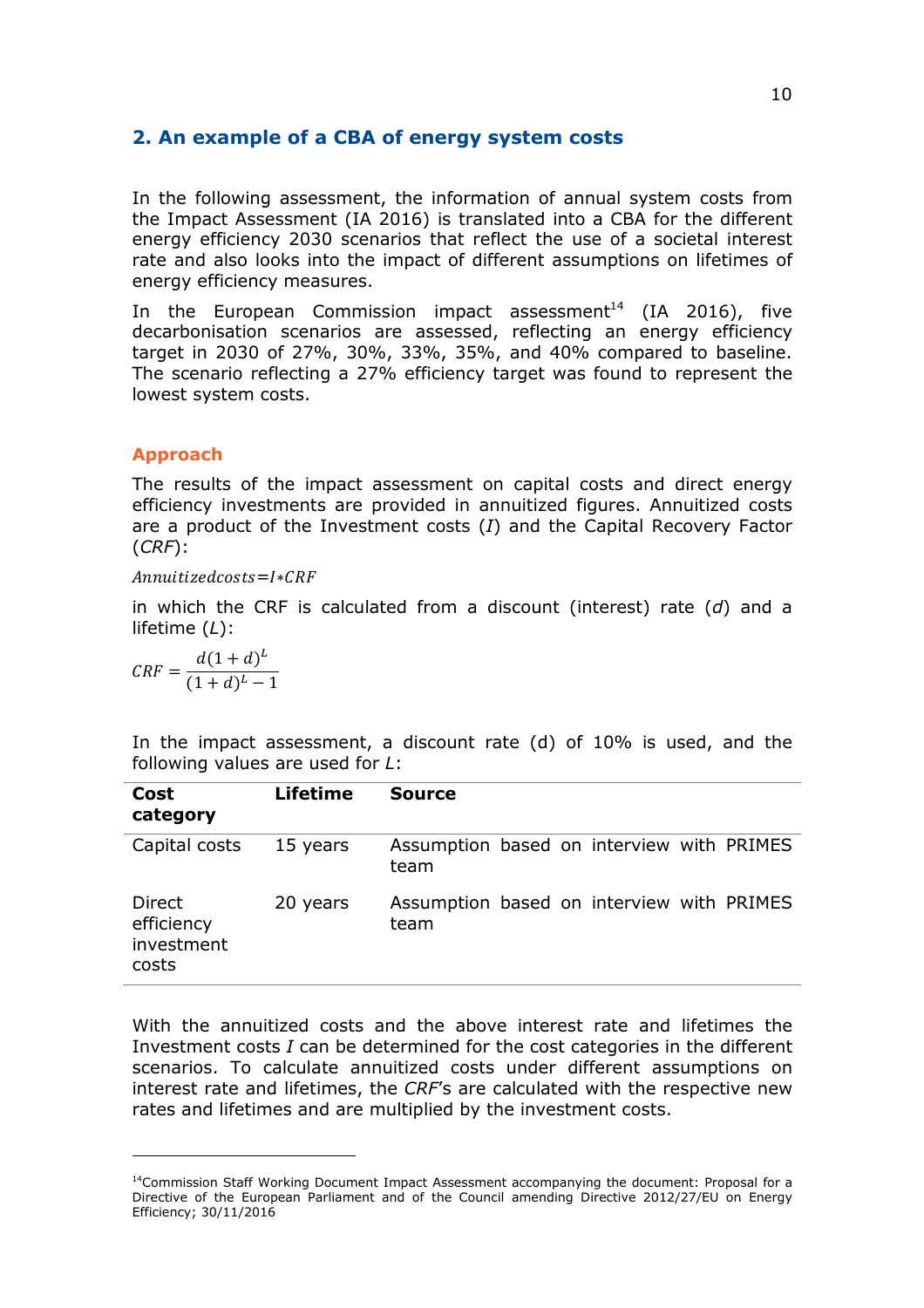Two scenarios are considered for the CBA:

- a scenario using a societal interest rate (i.e. 4%, following the recommendations of the better regulation guideline) and
- a scenario where the lifetime of direct energy efficiency investment costs is changed to 30 years (which reflects a realistic average lifetime of energy efficiency measures), while keeping the lifetime of capital costs at 15 years and applying a societal interest rate to all sectors.

Please note that the use of a societal interest rate represents an approximation of a societal perspective. For a full societal perspective, all taxes need to be subtracted (from investments, as well as from energy purchase costs and related bill savings) and, for example, costs of avoided greenhouse gases need to be taken into account (see also methodology on cost optimal performance levels under the EPBD).

Analogous to our previous report, we display the results as the difference between scenarios. However, whereas we previously displayed the difference compared to the GHG40 scenario we now display the difference compared to the EUCO27 scenario. This is because this report analyses increased ambition from a 27% target.

The outcomes of the cost benefit analysis (i.e. the total costs and total benefits of all sectors) are plotted with the 2030 energy efficiency target (in % primary energy demand savings compared to the PRIMES 2007 EU reference scenario) on the x-axis.

### **Results**

The results of the assessment for the 2021-2030 period are depicted in the chart below.



# Towards a cost benefit analysis for energy efficiency 2030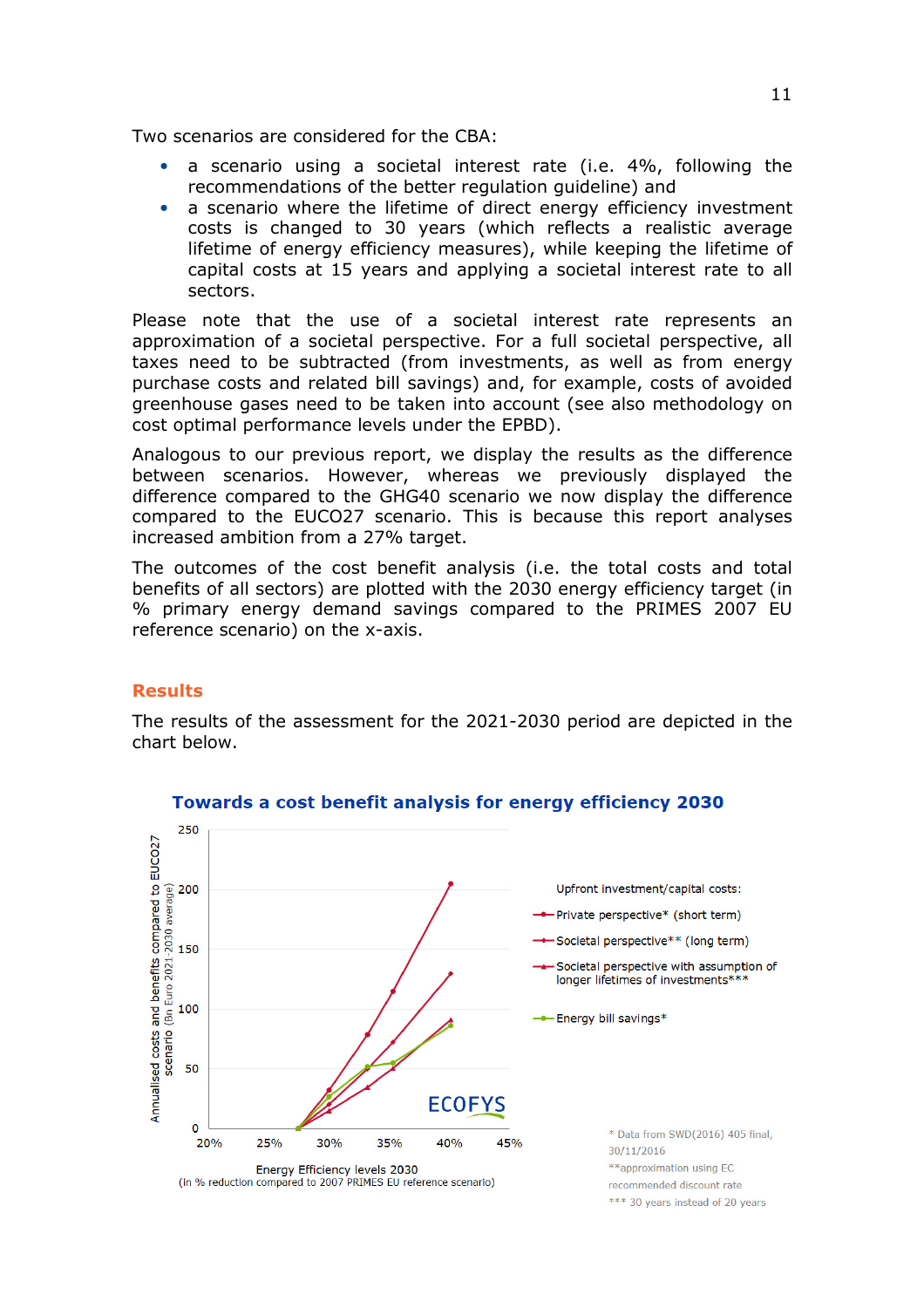The results show that with the input parameters used in the original Impact Assessment for the time frame 2021-2030, the additional benefits (green line) do not exceed the additional costs for a 2030 target above 27%.

When applying a societal interest rate, the benefits exceed the costs also for the scenarios reflecting energy efficiency targets of 30% and 33%.

When considering in addition lifetimes of energy efficiency measure of 30 years, the benefits exceed the costs also in the 30% and 33% energy efficiency scenario's and the benefits almost meet the costs for the 35% target.

When using the input parameters for the 2031-2050 time frame (see chart below), the benefits exceed the costs also in the 35% and 40% target scenarios when applying the societal discount rate and using a longer lifetime.



#### Towards a cost benefit analysis for energy efficiency 2030

\*\*\* 30 years instead of 20 years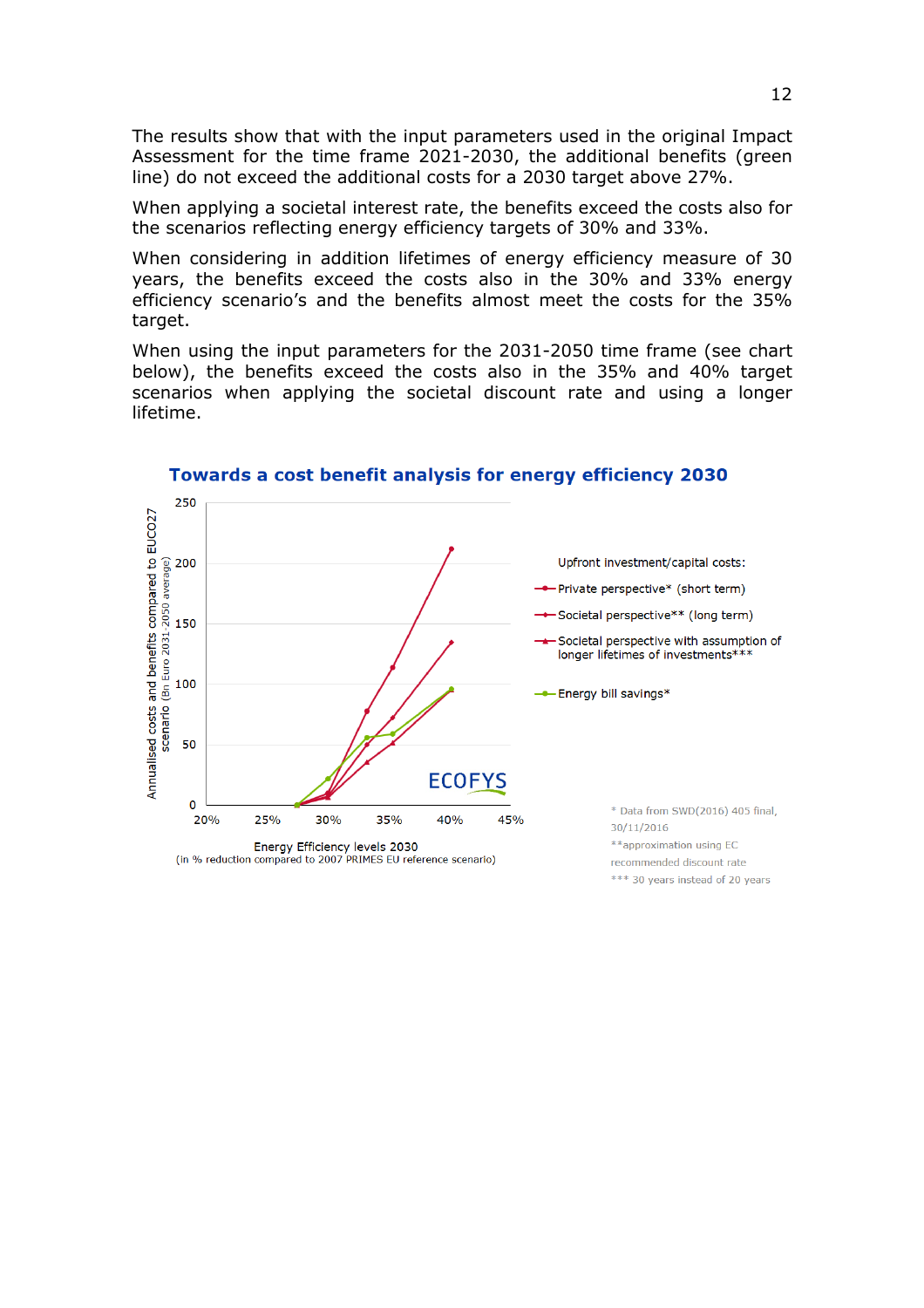# 4. Going beyond financial impacts

The multiple benefits of energy efficiency and savings should be considered when evaluating different 2030 EE target levels. The IA 2016 has moved in the right direction and provides a broad range of findings, including on energy security, energy bill savings, GHG emissions, employment and health.

These impacts are for example easily illustrated by showing the additional impact of increasing the target beyond 30% by 1% (applying a linear change from the 30 to 33% scenario in IA 2016)<sup>15</sup>. These are the results:

For every 1% extra energy efficiency:

- Gas imports fall by 4%;

i<br>I

- Households get €29 of annual energy bill savings;
- GHG emissions fall by 0.7%;
- Employment increases by 336,000 jobs; and
- Pollution and health costs drop by up to €6bn per year.

<sup>&</sup>lt;sup>15</sup> Benefits of increasing the EU's 2030 energy efficiency target, Stefan Scheuer Consulting 2016; http://www.stefanscheuer.eu/20161207%20STS%20Benefits%20of%20increasing%20EU%202030%20 EE%20target.pdf